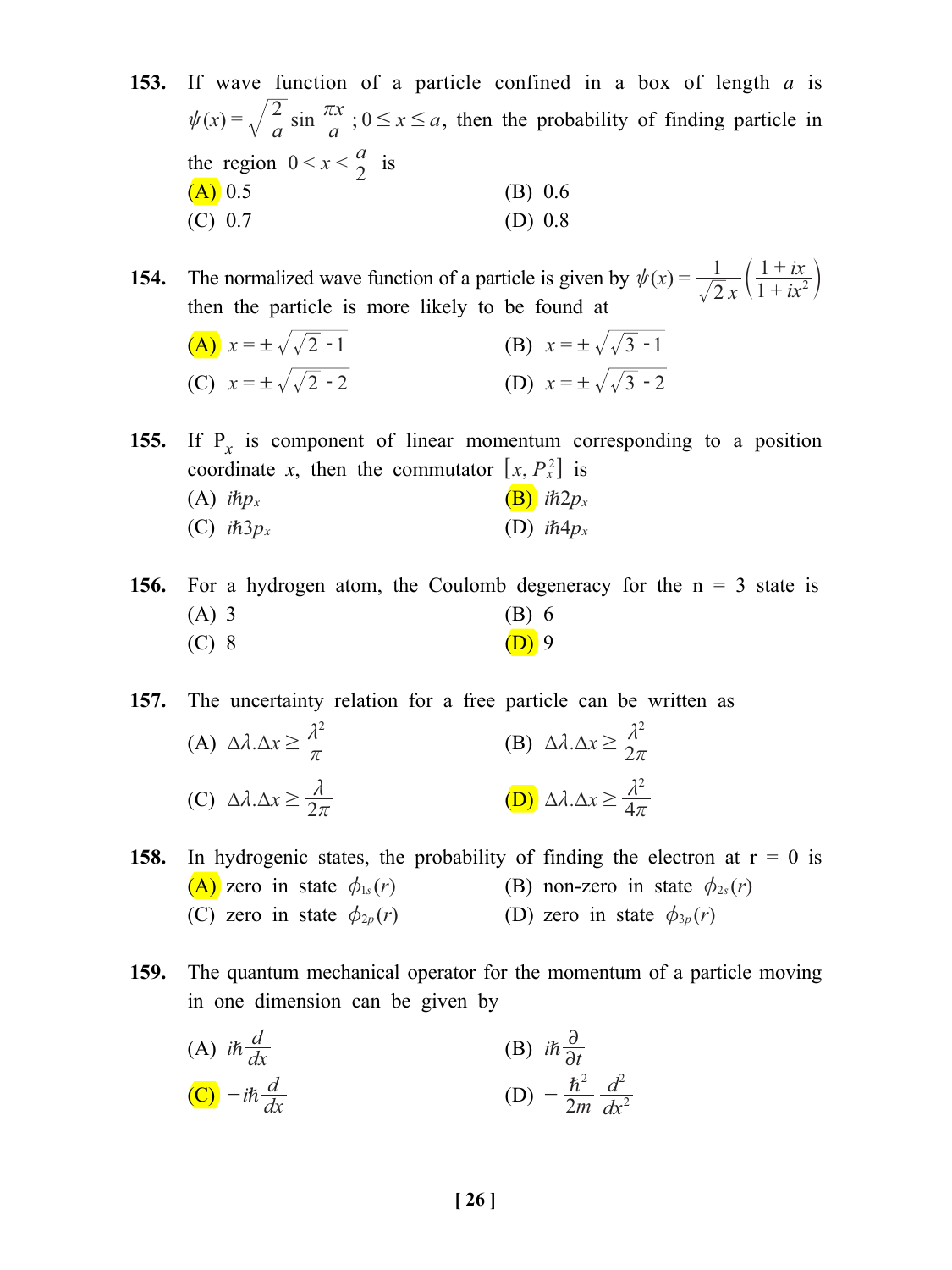**160.** The possible *j* values for  $l = 3$  and  $s = \frac{1}{2}$ are

(A) 
$$
j = \frac{3}{2}, \frac{5}{2}, \frac{7}{2}
$$
  
\n(B)  $j = \frac{3}{2}, \frac{5}{2}$   
\n(C)  $j = \frac{5}{2}, \frac{7}{2}$   
\n(D)  $j = \frac{3}{2}, \frac{7}{2}$ 

**161.** If a system is such that the transition from eigenstate to another eigenstate is allowed then, the Hamiltonian must be (A) Time dependent (B) Time independent (C) Perturbation dependent (D) Perturbation independent

**162.** The validity of WKB (Wentzel-Kramers-Brillouin) approximation holds good when

(A)

\n
$$
\frac{m\hbar \left| \frac{\partial v}{\partial x} \right|}{\left[ 2m(E - V) \right]^{\frac{3}{2}}} < 1
$$
\n(B)

\n
$$
\frac{m\hbar \left| \frac{\partial v}{\partial x} \right|}{\left[ 2m(E - V) \right]^{\frac{3}{2}}} > 1
$$
\n(C)

\n
$$
\frac{m\hbar \left| \frac{\partial v}{\partial x} \right|}{\left[ 2m(E - V) \right]^{\frac{3}{2}}} \ge 1
$$
\n(D)

\n
$$
\frac{m\hbar \left| \frac{\partial v}{\partial x} \right|}{\left[ 2m(E - V) \right]^{\frac{3}{2}}} \ge 1
$$

**163.** Consider a system of N non-interacting particles  $(N \gg 1)$  in which the energy of each particle can assume two and only two distinct values, 0 and *E* ( $E > 0$ ).  $n_0$  and  $n_1$  denote the occupation numbers of energy level 0 and *E* respectively. The fixed total energy of system is *U*. Then the temperature as a function of U is (consider energy level to be nondegenerate)

(A) 
$$
\frac{NE - U}{U}
$$
  
\n(B)  $-\frac{NE - U}{U}$   
\n(C)  $\frac{E}{k_B} \frac{1}{\log \frac{NE - U}{U}}$   
\n(D)  $-\frac{E}{k_B} \frac{1}{\log \frac{NE - U}{U}}$ 

**164.** A cylinder fitted with a piston contains ideal gas at 500 kPa and occupies a volume  $0.2 \text{ m}^3$ . If the gas expands isothermally to pressure 100 kPa, what is the work done by gas  $(A)$  –160.9 J (B) 69.9 J (C) –69.9 kJ (D) –160.9 kJ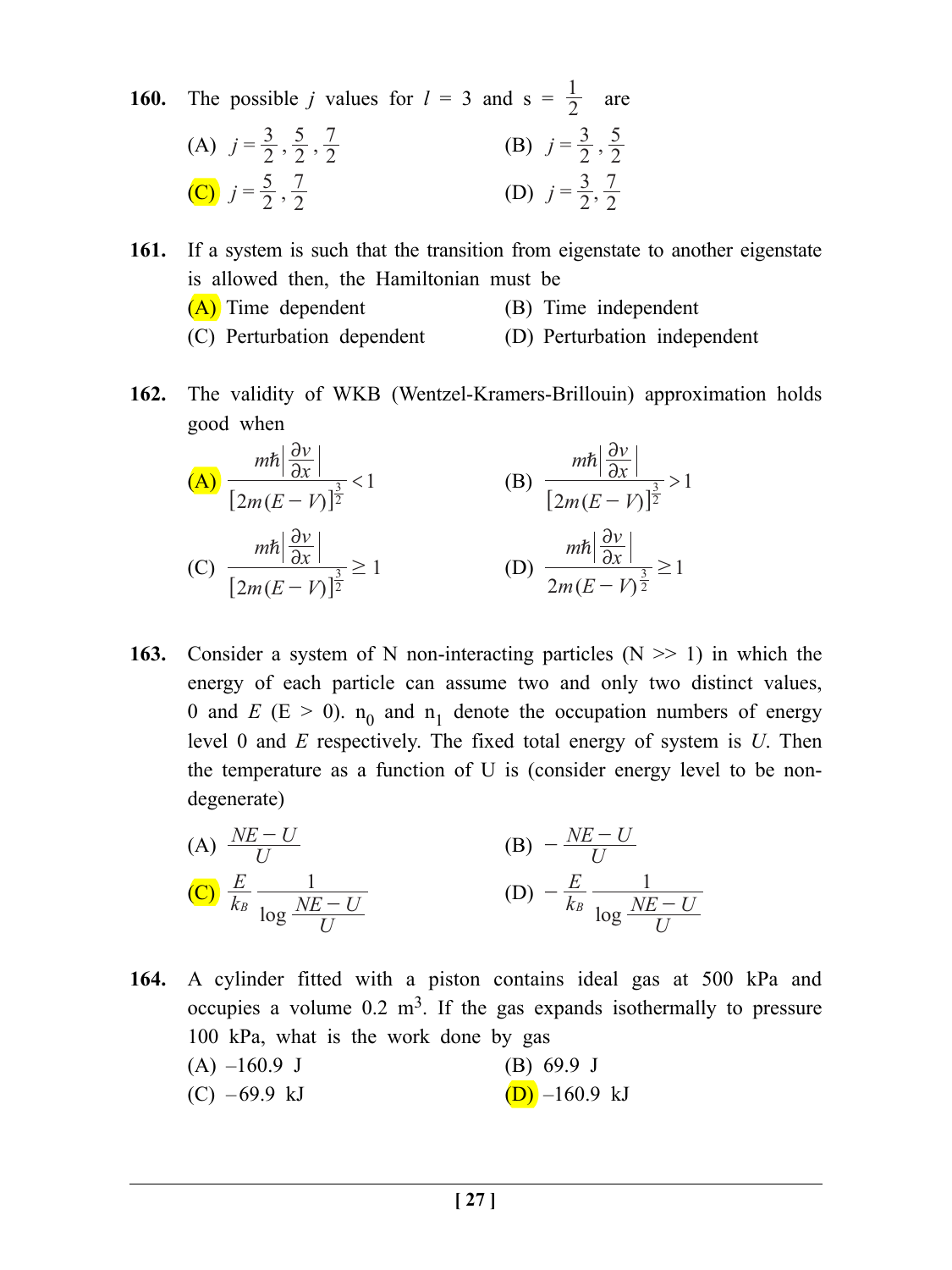**165.** A system of N particles at temperature T has two energy levels 0 and ε. The Helmholtz free energy of the system is

(A)  $Nk_{B}T \ln (1 + e^{\frac{-\epsilon}{k_{B}T}})$  $(1 + e^{\frac{\epsilon}{k_B T}})$  (B) k<sub>B</sub>T ln  $(1 + e^{\frac{\epsilon}{k_B T}})$ (C)  $-k_B T \ln (1 + e^{\frac{-\epsilon}{k_B T}})$  $(1 + e^{\frac{-\varepsilon}{k_B T}})$  (D) –Nk<sub>B</sub>T ln  $(1 + e^{\frac{-\varepsilon}{k_B T}})$ 

**166.** If a system is in equilibrium with temperature *T*, pressure *P*, entropy *S* and volume *V* then the variation of pressure with temperature at constant volume  $\left(\frac{\partial P}{\partial T}\right)$  $\left(\frac{\partial P}{\partial T}\right)_V$  is given by

(A) 
$$
\left(\frac{\partial T}{\partial V}\right)_P
$$
 (B)  $\left(\frac{\partial V}{\partial T}\right)_P$   
(C)  $-\left(\frac{\partial S}{\partial T}\right)_P$  (D)  $\left(\frac{\partial S}{\partial V}\right)_T$ 

**167.** A body of constant heat capacity  $C_p$  and a temperature  $T_1$  is brought into contact with a reservoir at temperature  $T_2$ . If the equilibrium between body and reservoir is established at constant pressure and  $T_1 \neq T_2$ , the total entropy change of the body plus the reservoir is

(A) 
$$
C_P\left(\frac{T_1 - T_2}{T_2}\right)
$$
  
\n(B)  $C_P\left[\ln \frac{T_1}{T_2} - 1 + \frac{T_1}{T_2}\right]$   
\n(C)  $C_P \ln \frac{T_1}{T_2}$   
\n(D)  $C_P\left[\frac{T_1}{T_2} - \ln \frac{T_1}{T_2}\right]$ 

**168.** Consider a system of N weakly interacting particles, each of spin- $\frac{1}{2}$  and magnetic moment µ, exposed to an external magnetic field *B*. If system is in thermal contact with a heat reservoir at temperature T, then total magnetic moment of system is

(A) N 
$$
\mu
$$
 tanh  $\left(\frac{\mu B}{k_B T}\right)$    
\n(B) N  $\mu$  coth  $\left(\frac{\mu B}{k_B T}\right)$   
\n(C) N  $\mu$  sinh  $\left(\frac{\mu B}{k_B T}\right)$   
\n(D) N  $\mu$  tanh<sup>-1</sup>  $\left(\frac{\mu B}{k_B T}\right)$ 

**169.** A harmonic oscillator with energy level  $E = (n + \frac{1}{2})\hbar\omega$  is in thermal contact with a heat bath at temperature *T*. What is the ratio of probability of the oscillator being in the first excited state to the probability of its being in ground state?

(A) 
$$
\exp(-\hbar\omega/k_BT)
$$
  
\n(B)  $\exp(-2\hbar\omega/k_BT)$   
\n(C)  $\exp(-\hbar\omega/2k_BT)$   
\n(D)  $\frac{1}{2}$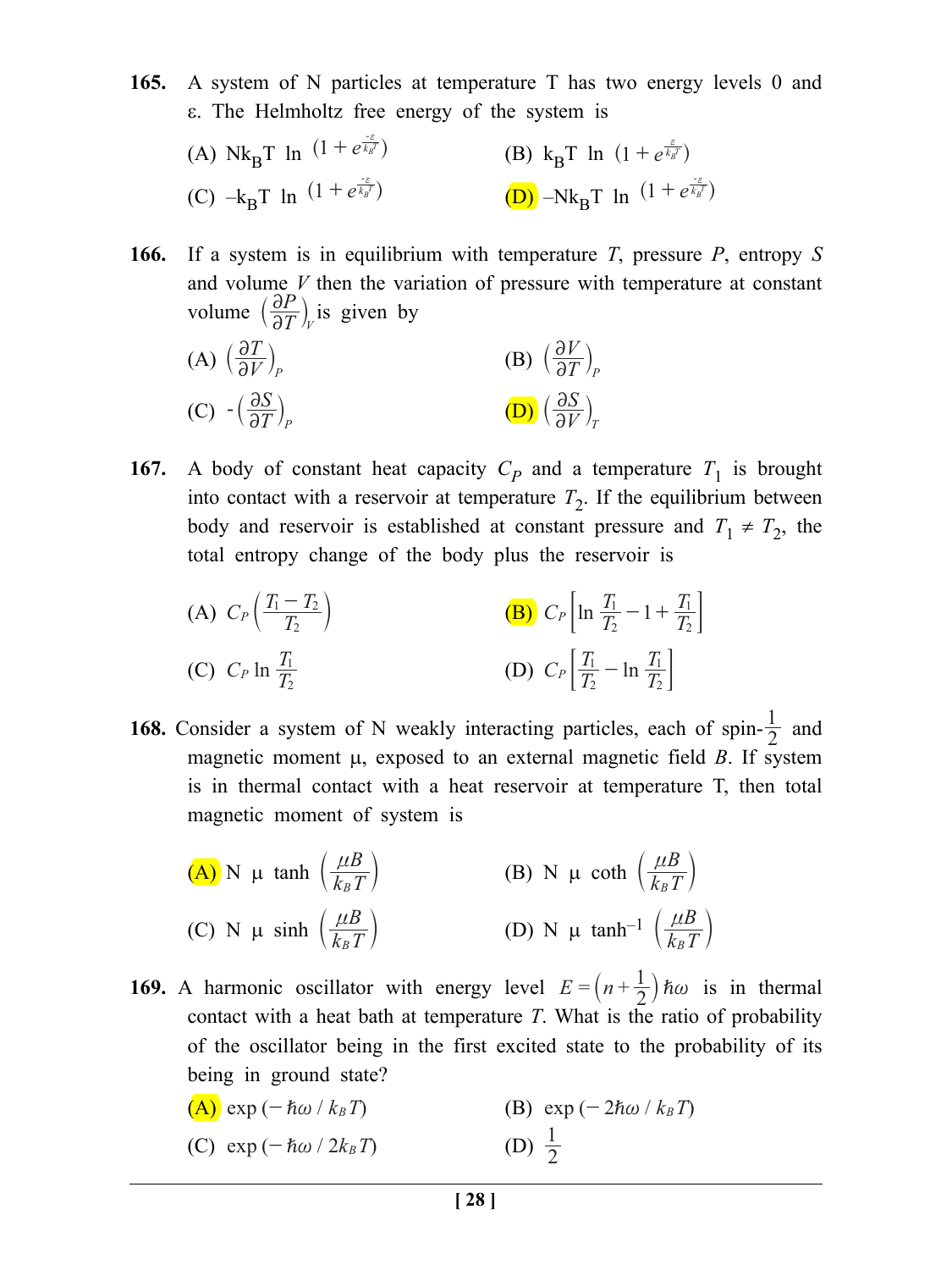**170.** The equation of state of a 3-dimensional ideal Fermi gas is given by  $P = \frac{2}{5} \epsilon_F \tilde{n} \left[ 1 + \frac{5c}{12} \pi^2 \left( \frac{k_B T}{\epsilon_F} \right) \right]$  $_2\left(\frac{k_BT}{\pi}\right)^2$  $=\frac{2}{5}\epsilon_F\tilde{n}\left[1+\frac{3C}{12}\pi^2\left(\frac{R_B T}{\epsilon_F}\right)\right]$ ; where *P* is pressure, *T* is temperature,  $\tilde{n}$  is the number density of particles,  $\varepsilon_F$  is Fermi energy and *C* is a constant. Then the specific heat per particle at constant volume is given by

(A) 
$$
\frac{3C}{2}
$$
  
\n(B)  $k_B \frac{\pi^2 C}{2} \left( \frac{k_B T}{\epsilon_F} \right)$   
\n(C)  $k_B \frac{\pi^2}{2} \left( \frac{k_B T}{\epsilon_F} \right)$   
\n(D)  $\frac{3k_B C}{2} \left( \frac{k_B T}{\epsilon_F} \right)$ 

**171.** A solid contain N magnetic ions having spin- $\frac{1}{2}$ . At sufficiently high temperature each spin is oriented completely random. At sufficiently low temperature all the spins oriented along the same direction (i.e. ferromagnetic). Let us approximate the heat capacity as a function of temperature T by  $C(T) = \left\{ \frac{C_1}{0} \left( \frac{2T}{T_1} - 1 \right) \text{ if } \frac{T_1}{2} < T < T_1 \right\}$ *otherwise*  $=\left\{ \frac{C_1}{0} \left( \frac{2T}{T_1} - 1 \right) \text{ if } \frac{I_1}{2} < T < T_1 \right\}$ 

The maximum value of specific heat is (A)  $Nk_B \ln 2$  (B)  $Nk_B T \ln 2$ (C)  $Nk_B \frac{\ln 2}{1 - \ln 2}$ **(D)**  $Nk_B$   $(1 - \ln 2)$ 

**172.** Consider a photon gas enclosed in volume V and in thermal equilibrium at temperature T. The photon is a massless particle. What is the chemical potential of the gas.

(A) Infinity  $(B)$  Zero (C)  $-\ln\left(\frac{V}{k_B T}\right)$  exp  $k_B T$ *E*  $-\ln\left(\frac{V}{k_B T}\right) \exp\left(\frac{-E}{k_B T}\right)$  (D) None of the above

- **173.** The entropy of an ideal Fermi gas is given by (A)  $S = -k_B \sum_i [n_i \ln(n_i) + (1 + n_i) \ln(1 + n_i)]$ (B)  $S = -k_B \sum_i [n_i \ln(n_i) - (1 + n_i) \ln(1 + n_i)]$ (C)  $S = -k_B \sum_i [n_i \ln(n_i) + (1 - n_i) \ln(1 - n_i)]$ (D)  $S = -k_B \sum_i [n_i \ln(n_i) - (1 + n_i) \ln(1 + n_i)]$
- **174.** If an unbiased coin is tossed for 100 times, what is the variance in resulting distribution?

| $(A)$ 25 | (B) 10     |
|----------|------------|
| (C) 50   | (D) $12.5$ |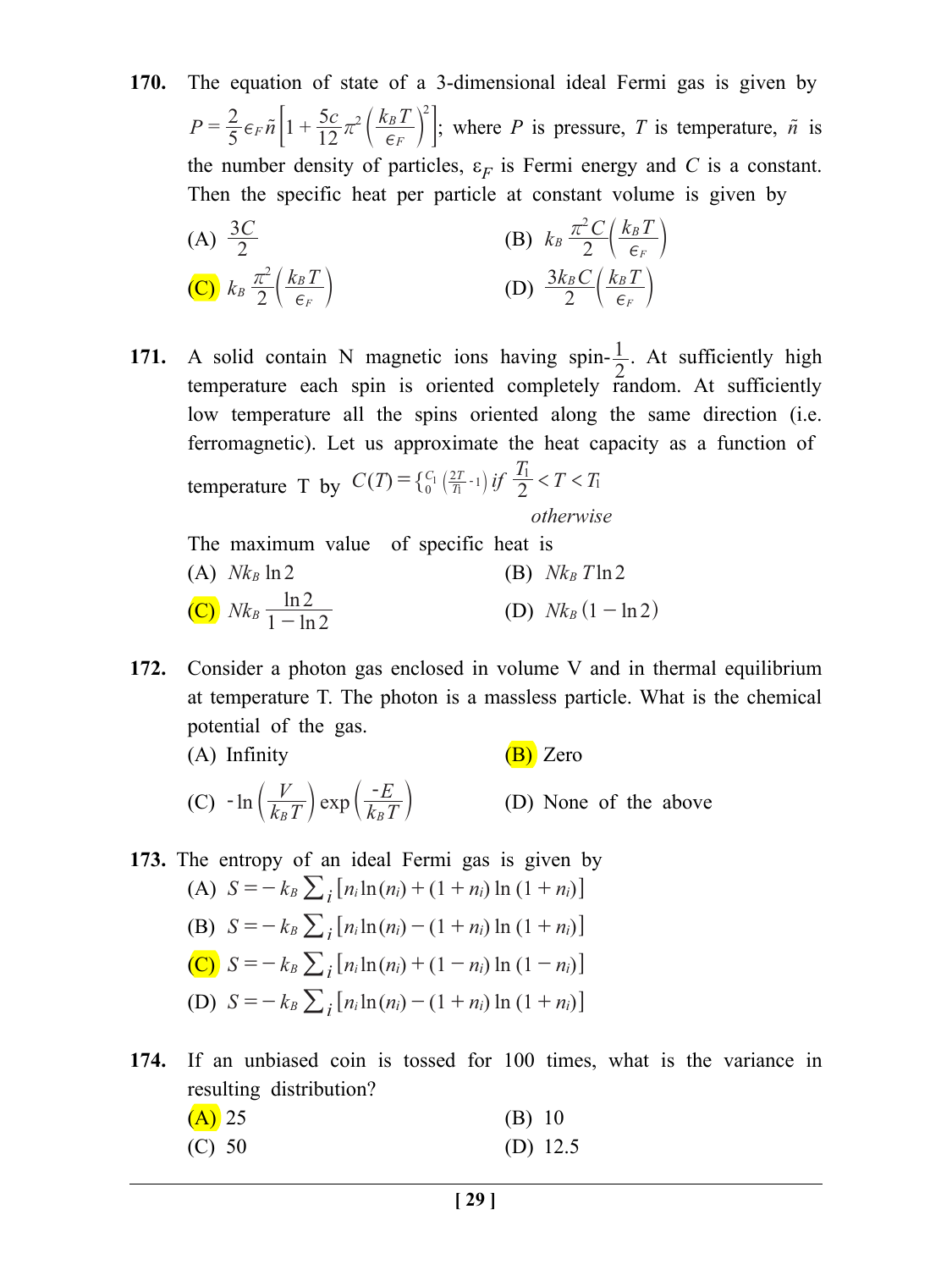**175.** The entropy of a magnetic system changes by an amount  $\Delta S = -K\frac{H}{T^2}\Delta H$ (where  $K$  is a constant) if its temperature is held constant at  $T$  and the magnetic field changed from *H* to  $H + \Delta H$ . The magnetization M of such system is  $H \setminus^2$  $\sqrt{H}$ 

(A) 
$$
M = K\left(\frac{H}{T}\right)^2
$$
  
\n(B)  $M = K\left(\frac{H}{T}\right)$   
\n(C)  $M = K\left(\frac{T}{H}\right)$   
\n(D)  $M = K\left(\frac{H^2}{T}\right)$ 

**176.** An ideal Bose gas in d-dimensions obeys the dispersion relation  $\epsilon(\vec{k}) = Ak^{S}$ , where A and s are constants. For Bose-Einstein condensation to occur, the occupancy of the excited states  $Ne = C$  $= C \int_0^\infty \frac{e^{(d-s)/s}}{e^{\beta(\varepsilon-\mu)}-1} d\varepsilon$  $\beta$  $\varepsilon$ - $\mu$ -  $\int_0^\infty \frac{e^{(a-s)s}}{e^{\beta(\varepsilon-\mu)}-1}d\varepsilon,$ where C is a constant, should remain finite even for chemical potential  $\mu$  = 0. This can happen if

(A) 
$$
\frac{d}{s} < \frac{1}{4}
$$
  
\n(B)  $\frac{d}{s} > 1$   
\n(C)  $\frac{1}{2} < \frac{d}{s} < 1$   
\n(D)  $\frac{1}{4} < \frac{d}{s} < \frac{1}{2}$ 

**177.** The specific heat per molecule of a gas of diatomic molecules at high temperature is

(A) 
$$
3 k_B
$$
  
\n(B)  $3.5 k_B$   
\n(C)  $8 k_B$   
\n(D)  $4.5 k_B$ 

- **178.** The partition function of a system of N Ising spin is  $Z = \lambda_1^N + \lambda_2^N$ , where  $\lambda_1$  and  $\lambda_2$  are functions of temperature, but are independent of N. If  $\lambda_1 > \lambda_2$ , the free energy per spin in the limit  $N \to \infty$  is  $(A)$   $-k_B T \ln \lambda_2$  (B)  $-k_B T \ln \lambda_1$ (C)  $-k_B T \ln (\lambda_1 \lambda_2)$ 2  $-k_B T \ln\left(\frac{\lambda_1}{\lambda_2}\right)$
- **179.** The Hamiltonian of a system of non-interacting spin– $\frac{1}{2}$  particles is  $H = -\mu_0 B \Sigma_i S_i^z$ , where  $S_i^z = \pm 1$  are the component of  $\tilde{i}^{\text{th}}$  spin along external applied field B at temperature T such that  $e^{\mu 0/k_BT} = 2$ , the specific heat is

(A) 
$$
\frac{16}{25}k_B(\ln 2)^2
$$
   
\n(B)  $\frac{16}{25}k_B$    
\n(C)  $\frac{8}{25}k_B\ln 2$    
\n(D)  $k_B(\ln 2)^2$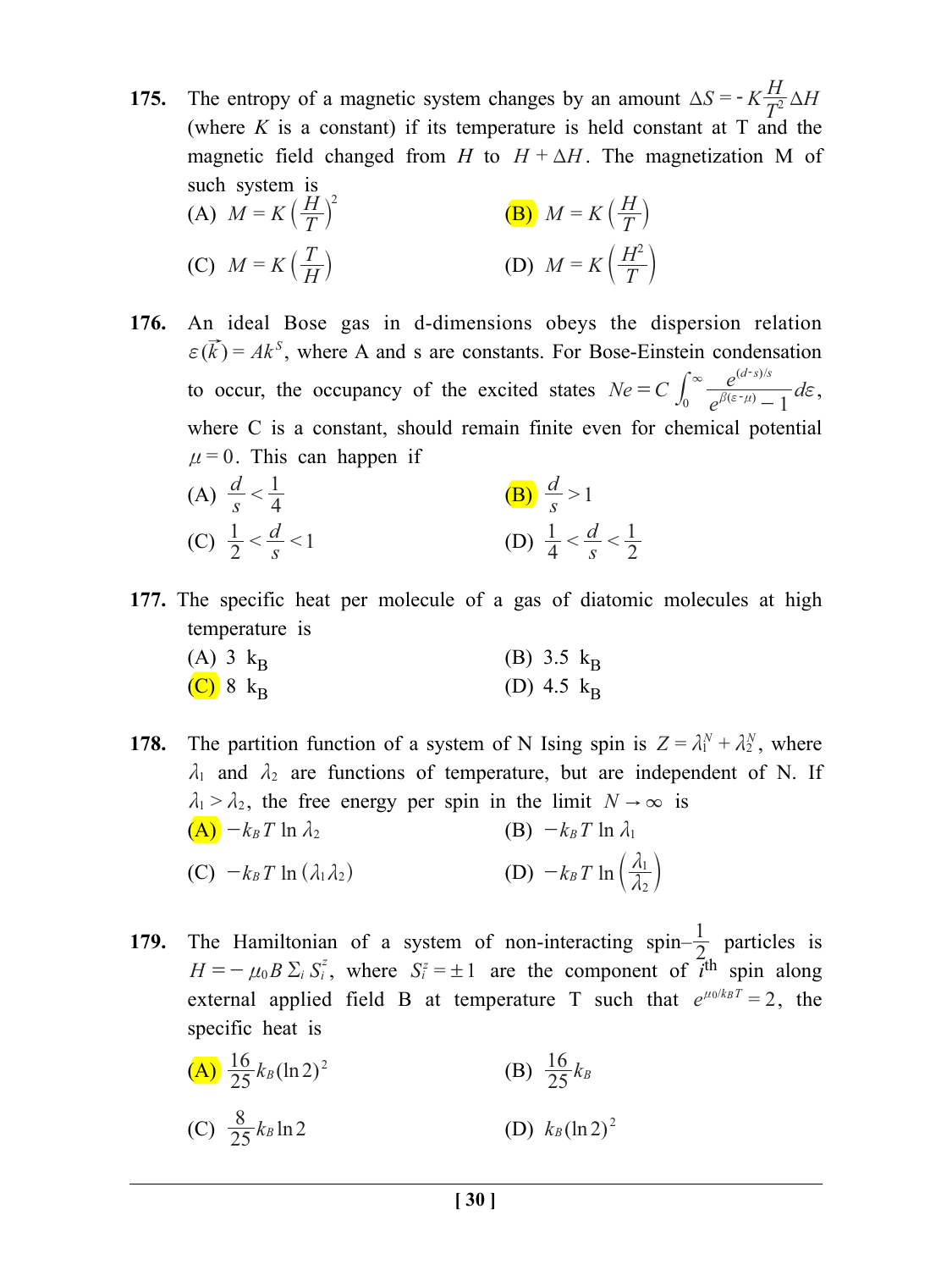- **180.** At absolute zero temperature, an intrinsic semiconductor
	- (A) Has a large number of electron
	- (B) Has a large number of holes
	- (C) Behaves like an insulator
	- (D) Behaves like a metallic conductor
- **181.** As temperature T increases, in n-type semiconductor, the Fermi energy EF (A) Moves towards middle of forbidden energy gap
	- (B) Moves towards conduction band
	- (C) May or may not shift depending on concentration of donor atoms
	- (D) Does not vary
- **182.** An Op-amp as a voltage follower has a voltage gain of (A) Infinity  $(B)$  Unity
	- (C) Zero (D) Less than unity
- **183.** When negative feedback is applied to an amplifier its voltage gain (A) Is increased  $(B)$  Is reduced (C) Remains the same (D) None of the above
- **184.** Photo-electric emission current is proportional to
	- (A) frequency of incident light
	- (B) incident light flux
	- (C) work function of photo- cathode
	- (D) angle of incident of radiation
- **185.** Solar cell is device which
	- (A) Photo current is generated by the low surface area of depletion region
	- (B) Photo current is generated by the high surface area of depletion region
	- (C) Open circuit voltage is the same of photo current
	- (D) Reverse bias is needed in addition to open circuit voltage
- **186.** Which of the following gate has logic 1 output, when all its inputs are at logic 0
	- $(A)$  a NAND or an EX-OR (B) an OR or an EX-NOR
	- (C) an AND or an EX-OR (D) a NOR or an EX-NOR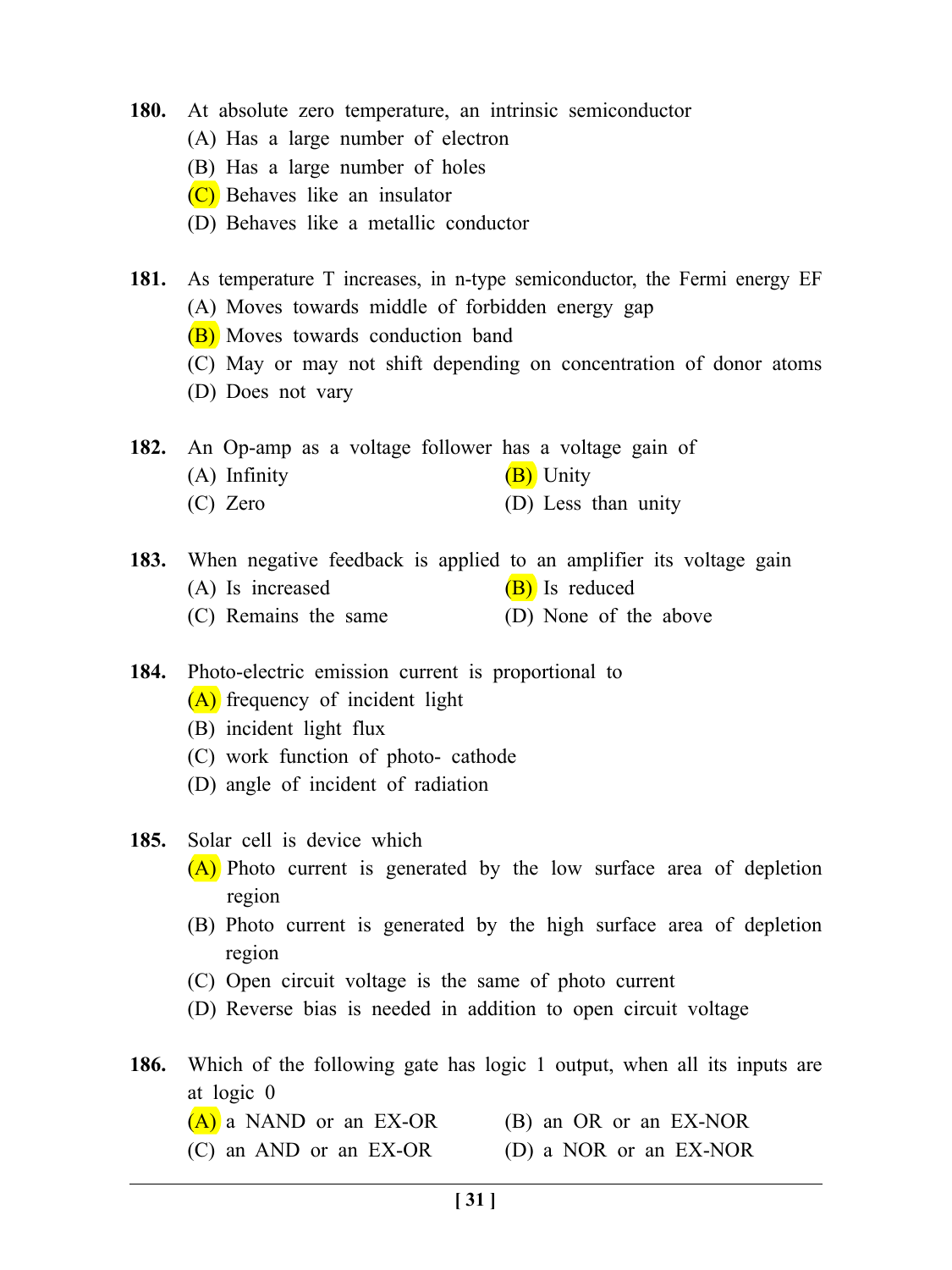**187.** How many select lines required in a 16 to 1 multiplexer

| $(A)$ 3 | $(B)$ 4 |
|---------|---------|
| $(C)$ 5 | $(D)$ 6 |

**188.** The A/D converter whose conversion time is independent of the number of bits is

- (A) Dual slope (B) Counter type
- (C) Parallel conversion (D) Successive approximations
- **189.** If the radius of the first orbit in Hydrogen atom is 0.05 nm, the radius of the first orbit in Helium atom is (A) 1 nm (B) 0.05nm (C) 0.025 nm (D) 0.51 nm
- **190.** For an atom in state of  ${}^{2}D_{3/2}$  the Lande-g-factor should be  $(A)$  1.20 (B) 1.33 (C) 1.75 (D) 2

**191.** Which of the following has the order of increasing energy (A)  ${}^{1}D_{2}$ ,  ${}^{3}F_{2}$ ,  ${}^{3}D_{2}$  (B)  ${}^{1}D_{2}$ ,  ${}^{3}F_{2}$ (C)  ${}^{3}F_{2}$ ,  ${}^{3}D_{2}$ ,  ${}^{1}D_{2}$  (D)  ${}^{3}D_{2}$ ,  ${}^{3}F_{2}$ ,  ${}^{1}D_{2}$ 

| 192. The degeneracy of the spectral term 3F is |  |         |
|------------------------------------------------|--|---------|
| $(A)$ 21                                       |  | (B) 15  |
| $(C)$ 9                                        |  | $(D)$ 7 |

**193.** The normal Zeeman effect is

- (A) Observed only in atoms with an even number of electronics
- (B) Observed only in atoms with an odd number of electronics
- (C) A confirmation of space quantization
- (D) Not a confirmation of space quantization
- **194.** In a very strong magnetic field, the splitting of spectral line is called (A) Stark effect (B) Zeeman effect
	- (C) Raman Effect  $(D)$  Paschen-Back effect